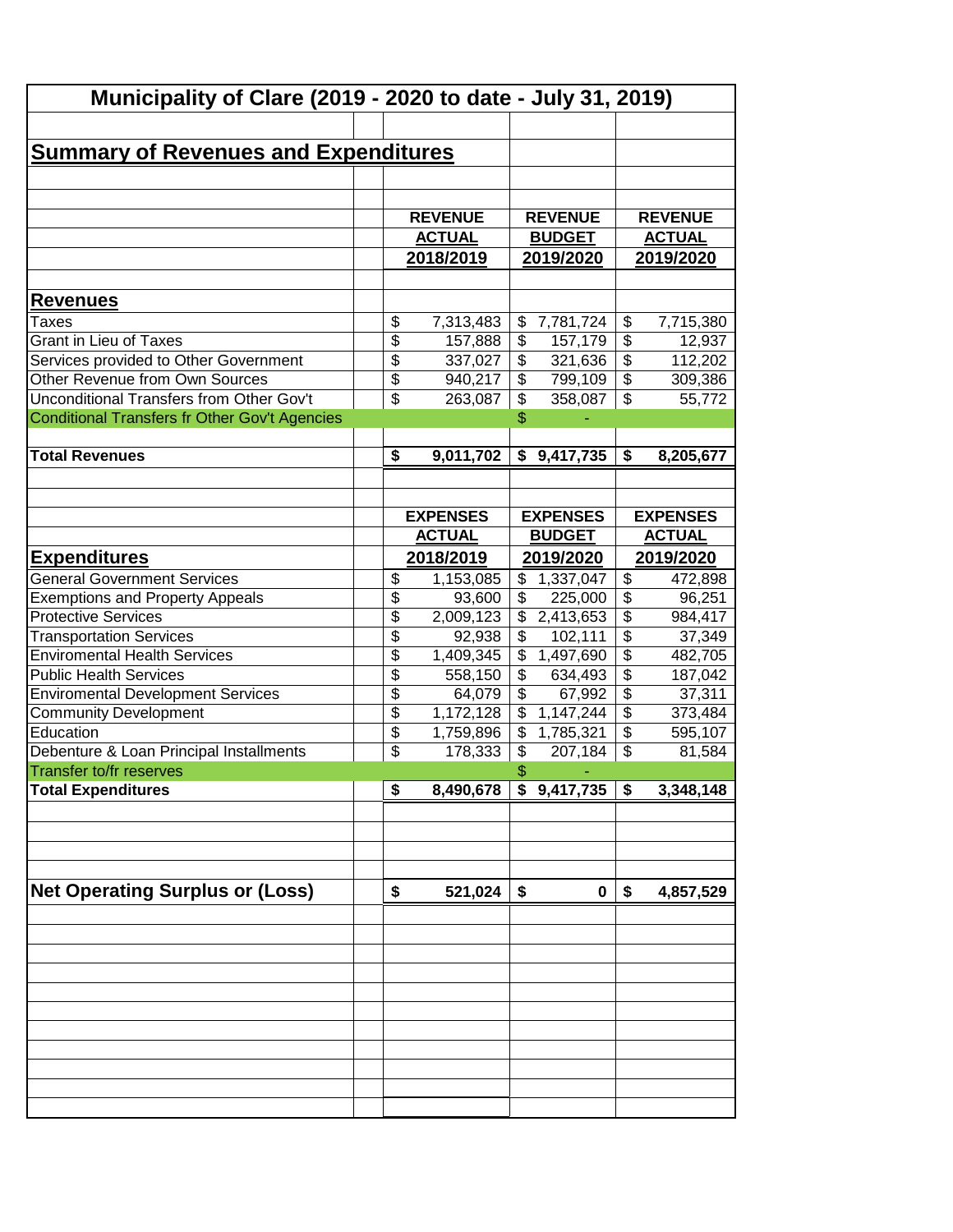|          | Municipality of Clare (2019 - 2020 to date - July 31, 2019) |               |                |                           |               |
|----------|-------------------------------------------------------------|---------------|----------------|---------------------------|---------------|
|          |                                                             |               |                |                           | Page 2        |
| Revenues |                                                             |               |                |                           |               |
|          |                                                             |               | <b>REVENUE</b> |                           |               |
|          |                                                             | <b>ACTUAL</b> | <b>BUDGET</b>  |                           | <b>ACTUAL</b> |
| Acc#     |                                                             | 2018/2019     | 2019/2020      |                           | 2019/2020     |
|          | <b>Taxes</b>                                                |               |                |                           |               |
| 11100    | <b>Assessable Property</b>                                  |               |                |                           |               |
| 11110    | <b>Residential Tax</b>                                      | 4,787,712     | 4,903,475      | \$                        | 4,903,475     |
| 11120    | <b>Commercial Tax</b>                                       | 1,401,785     | 1,409,006      | \$                        | 1,409,006     |
| 11151    | Resource Tax                                                | 470,826       | 456,467        | \$                        | 456,467       |
| 11153    | Forest Property taxes (-50,000 acres @ .25)                 | 25,030        | 24,980         | \$                        | 24,980        |
| 11154    | Forest Property taxes (+50,000 acres @ .40)                 | 8,458         | 8,462          | \$                        | 8,462         |
| 11182    | Area Rate Collected for Fire Depts (5¢ uniform rate)        | 286,680       | 291,724        | \$                        | 291,724       |
| 11182    | Area Rate Collected for Fire Truck (6¢ uniform rate)        |               | 350,068        | \$                        | 350,034       |
| 11290    | Area Rates - Street Lights                                  | 22,279        | 22,700         | \$                        | 22,732        |
|          | <b>Sub-Total</b>                                            | 7,002,770     | 7,466,882      | \$                        | 7,466,880     |
|          |                                                             |               |                |                           |               |
| 11400    | <b>Business Property</b>                                    |               |                |                           |               |
| 11420    | Based on Revenue - Aliant                                   | 34,786        | 32,000         | \$                        | 29,901        |
| 12430    | NS Power Inc. (Grant in lieu of taxes)                      | 5,925         | 5,123          | \$                        | 5,123         |
| 11431    | NSFM - Nova Scotia Power (HST Rebate)                       | 12,366        | 13,000         | \$                        | 13,488        |
|          |                                                             |               |                |                           |               |
|          | <b>Sub-Total</b>                                            | 53,077        | 50,123         | \$                        | 48,512        |
|          |                                                             |               |                |                           |               |
| 11900    | <b>Other Taxes</b>                                          |               |                |                           |               |
| 11910    | Deed Transfer Tax                                           | 101,613       | \$<br>95,000   | \$                        | 28,068        |
|          | <b>Sewer Services Charges</b>                               |               |                |                           |               |
| 11184    | Church Point - Sewer Services (234Ux\$200)                  | 42,850        | 46,800         | \$                        | 46,800        |
| 11210    | Meteghan/Mriver/MCentre - Sewer Serv (510Ux\$200)           | 93,000        | 102,000        | \$                        | 102,000       |
| 11214    | Church Point - Sewer Frontage                               | 514           | 1,260          | \$                        | 1,261         |
| 11216    | Meteghan River/Centre Ext - Frontage Charges (residentia    | 6,459         | 6,459          | $\overline{\mathbf{e}}$   | 8,659         |
| 11211    | Belliveau Cove - Sewer Services (66Ux\$200)                 | 13,200        | 13,200         | $\boldsymbol{\mathsf{S}}$ | 13,200        |
|          | <b>Sub-Total</b>                                            | 257,636       | 264,719        | \$                        | 199,988       |
|          |                                                             | 7,313,483     | 7,781,724      | \$                        | 7,715,380     |
|          |                                                             |               |                |                           |               |
|          | <b>Grants in Lieu of Taxes</b>                              |               |                |                           |               |
|          |                                                             |               |                |                           |               |
| 12100    | <b>Federal Government</b>                                   | 22,112        | 21,633         |                           |               |
| 12100    | <b>Federal Government Agencies</b>                          |               |                |                           |               |
| 12300    | <b>Provincial Government</b>                                |               |                |                           |               |
|          | Prov. Properties/Resource Farm/Supporting Inst.             | 117,056       | 117,166        | $\boldsymbol{\mathsf{S}}$ | 12,937        |
| 11940    | Fire Protection Grant (Schools)                             | 6,783         | 6,783          |                           |               |
|          | <b>Provincial Government Agencies</b>                       |               |                |                           |               |
| 11930    | <b>NS Liquor Corporation Tax</b>                            | 8,597         | 8,597          |                           |               |
| 11950    | <b>Civic Addressing Grant</b>                               | 3,340         | 3,000          |                           |               |
|          |                                                             |               |                |                           |               |
|          | TOTAL GRANTS IN LIEU OF TAXES                               | 157,888       | $157,179$ \$   |                           |               |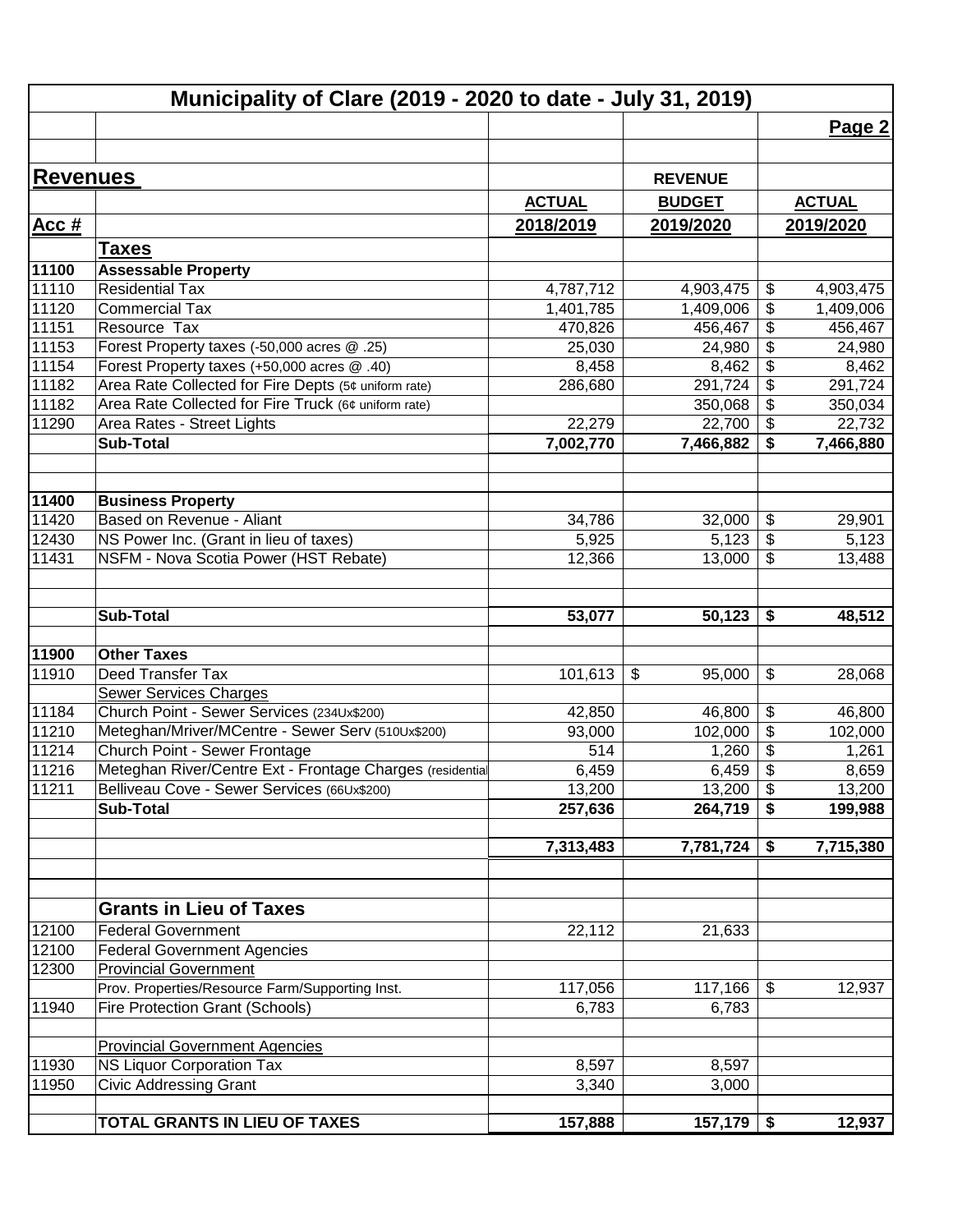|                 | Municipality of Clare (2019 - 2020 to date - July 31, 2019) |                          |                |                                        |                 |                                        |               |
|-----------------|-------------------------------------------------------------|--------------------------|----------------|----------------------------------------|-----------------|----------------------------------------|---------------|
|                 |                                                             |                          |                |                                        |                 |                                        | Page 3        |
| <b>Revenues</b> |                                                             |                          |                |                                        |                 |                                        |               |
|                 |                                                             |                          | <b>ACTUAL</b>  |                                        | <b>BUDGET</b>   |                                        | <b>ACTUAL</b> |
| Acc#            |                                                             |                          | 2018/2019      |                                        | 2019/2020       |                                        | 2019/2020     |
|                 |                                                             |                          |                |                                        |                 |                                        |               |
| 13000           | <b>Services Provided to Other Gov't</b>                     |                          |                |                                        |                 |                                        |               |
| 13340           | Landfill/Transfer Tipping Fees & White Goods                | \$                       | 337,027        | $\boldsymbol{\hat{\varphi}}$           | 321,636         | $\boldsymbol{\mathsf{\$}}$             | 112,202       |
|                 | TOTAL SERVICES PROV.TO OTHER GOV'T                          | \$                       | 337,027        | \$                                     | 321,636         | \$                                     | 112,202       |
| 15000           | <b>Other Revenue from Own Sources</b>                       |                          |                |                                        |                 |                                        |               |
|                 |                                                             |                          |                |                                        |                 |                                        |               |
| 15100           | <b>Building &amp; Development Permits</b>                   | \$                       | 28,592         | \$                                     | 30,000          | \$                                     | 10,973        |
| 15105           | <b>Subdivision Application Fees</b>                         | \$                       |                | \$                                     |                 |                                        |               |
| 15108           | Dog Tags                                                    | \$                       | 100            | \$                                     | 50              | \$                                     | 80            |
| 15200           | Fines (RCMP)                                                | $\overline{\mathcal{S}}$ | 28,304         | \$                                     | 30,000          | $\overline{\boldsymbol{\mathsf{s}}}$   | 11,124        |
| 15301           | Rent - Clare Health Centre<br>Miscellaneous - CHC           | $\overline{\mathcal{S}}$ | 263,674        | \$                                     | 229,615         | \$                                     | 101,336       |
| 15210           |                                                             | \$                       | 1,268          | \$                                     | 1,000           | \$                                     | 438           |
| 15302           | Rent - Cultural Hub Culturel                                | \$                       | 12,500         | \$                                     | 12,000          | $\overline{\boldsymbol{\theta}}$       | 6,925         |
| 15400           | <b>Operational Grants (SWNDHA)</b>                          | $\overline{\mathcal{S}}$ | 68,883         | $\overline{\mathbf{e}}$                | 84,014          | $\overline{\boldsymbol{\theta}}$       | 38,340        |
| 15304<br>15305  | Clare Veteran Centre - Rentals<br>Eco Park - Rent           | \$<br>\$                 | 10,250         | \$<br>$\overline{\mathbf{e}}$          | 17,000          | $\overline{\mathbf{S}}$<br>\$          | 3,915         |
|                 |                                                             |                          | 21,889         | $\overline{\$}$                        | 25,200          |                                        | 10,500        |
| 15936<br>15500  | EDEV - Eco Park Equipment Sale<br>Return on Investments     |                          |                | $\overline{\$}$                        |                 |                                        |               |
| 15600           | Penalties and Interest on Taxes                             | \$<br>$\overline{\$}$    | 35,888         | \$                                     | 36,000          | \$<br>$\overline{\$}$                  | 10,671        |
| 15932           | <b>Tax Sale Fees</b>                                        | $\overline{\$}$          | 83,252         | $\overline{\$}$                        | 85,000<br>7,500 | $\overline{\$}$                        | 25,823        |
| 15928           | <b>Tent Rentals</b>                                         | \$                       | 7,985<br>9,750 | $\overline{\mathcal{S}}$               | 7,000           | $\overline{\mathcal{L}}$               | 4,837         |
| 15930           | Miscellaneous                                               | \$                       | 36,853         | \$                                     | 7,500           | \$                                     | 1,788         |
|                 |                                                             | \$                       | 609,188        | \$                                     | 571,879         | \$                                     | 226,750       |
|                 |                                                             |                          |                |                                        |                 |                                        |               |
|                 | <b>Community Development</b>                                |                          |                |                                        |                 |                                        |               |
| 11199           | Clare 250                                                   | \$                       | 116,130        | \$                                     | $\blacksquare$  |                                        |               |
| 11190           | Gran Fondo - Registrations                                  | \$                       | 110,747        | \$                                     | 102,000         | \$                                     | 40,006        |
| 11191           | Gran Fondo - Sponsorship                                    | \$                       | 21,352         | \$                                     | 23,000          | $\overline{\boldsymbol{\epsilon}}$     | 12,625        |
| 11192           | Gran Fondo - Other Revenues                                 | \$                       | 25,003         | $\boldsymbol{\mathsf{S}}$              | 29,000          | \$                                     | 10,200        |
|                 | -Total GranFondo Revenue                                    | $\overline{\mathcal{S}}$ | 157,102        | $\overline{\boldsymbol{\mathfrak{s}}}$ | 154,000         | $\overline{\boldsymbol{\mathfrak{s}}}$ | 62,831        |
|                 | <b>Total Tourism Revenue</b>                                | $\overline{\mathcal{G}}$ | 35,999         | \$                                     | 36,130          | $\boldsymbol{\mathsf{S}}$              | 8,915         |
|                 | <b>Total Recreation Revenue</b>                             | \$                       | 21,798         | \$                                     | 37,100          | $\boldsymbol{\mathsf{S}}$              | 10,890        |
|                 | <b>Total Community Development</b>                          | \$                       | 331,029        | \$                                     | 227,230         | \$                                     | 82,637        |
|                 | TOTAL OTHER REVENUE FR OWN SOURCES                          | \$                       | 940,217        | \$                                     | 799,109         | \$                                     | 309,386       |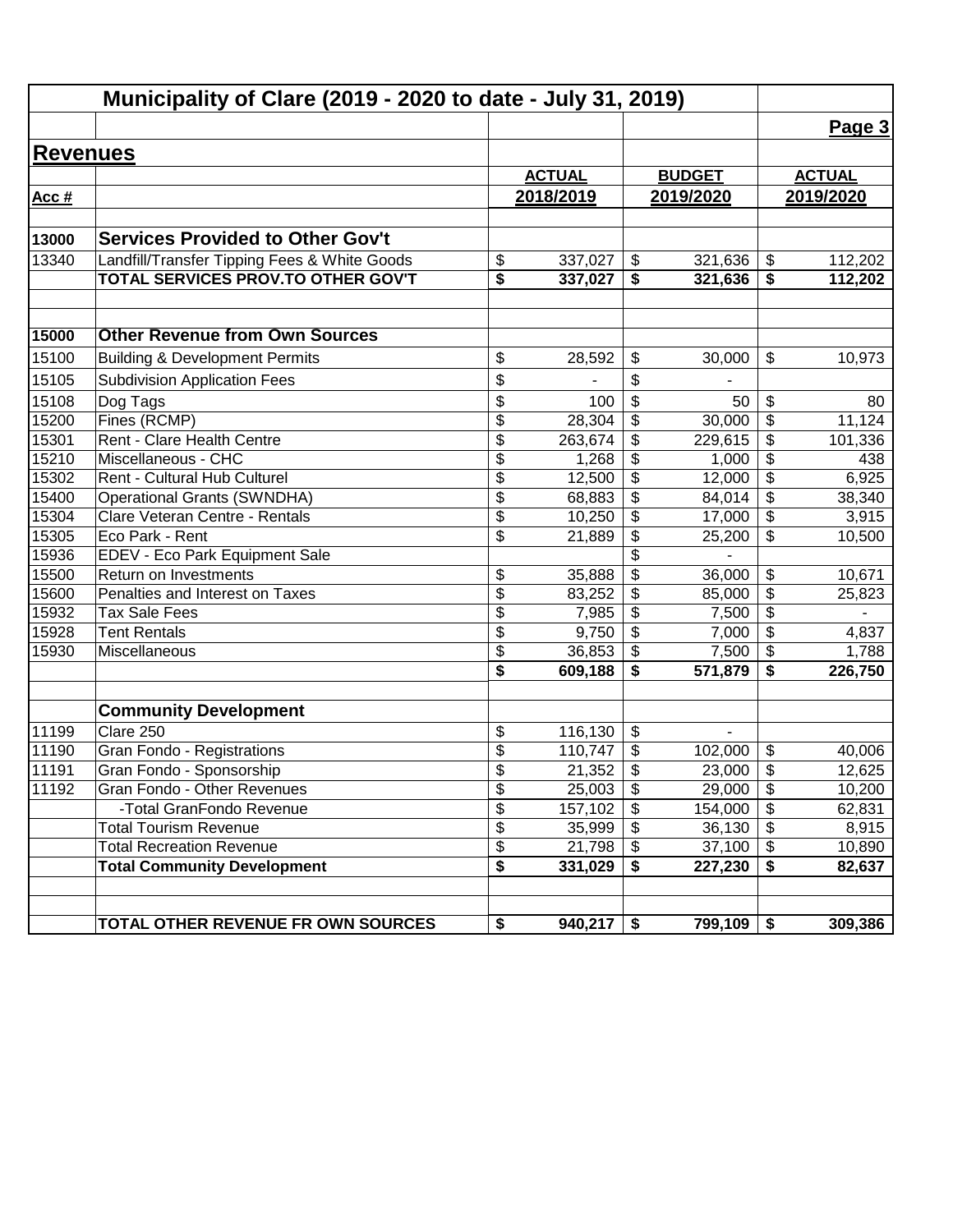|          |                                                         |           |               |           |               |           | Page 4        |  |
|----------|---------------------------------------------------------|-----------|---------------|-----------|---------------|-----------|---------------|--|
| Revenues |                                                         |           |               |           |               |           |               |  |
|          |                                                         |           |               |           |               |           |               |  |
|          |                                                         |           |               |           |               |           |               |  |
|          |                                                         |           | <b>ACTUAL</b> |           | <b>BUDGET</b> |           | <b>ACTUAL</b> |  |
| ACC#     |                                                         | 2018/2019 |               | 2019/2020 |               | 2019/2020 |               |  |
|          | <b>Unconditional Transfers from Other Gov'ts</b>        |           |               |           |               |           |               |  |
| 16281    | <b>Equalization Grant</b>                               | \$        | 223,087       | \$        | 223,087       |           | 55,772        |  |
| 12009    | <b>EDI - Pilot Project</b>                              |           |               |           |               |           |               |  |
| 12009    | PNS - Biligualism                                       | \$        | 40,000        | \$        | 135,000       |           |               |  |
|          | <b>TOTAL UNCONDITIONAL TRANSFERS FR OTHER GOV'TS \$</b> |           | 263,087       |           | 358,087       |           | 55,772        |  |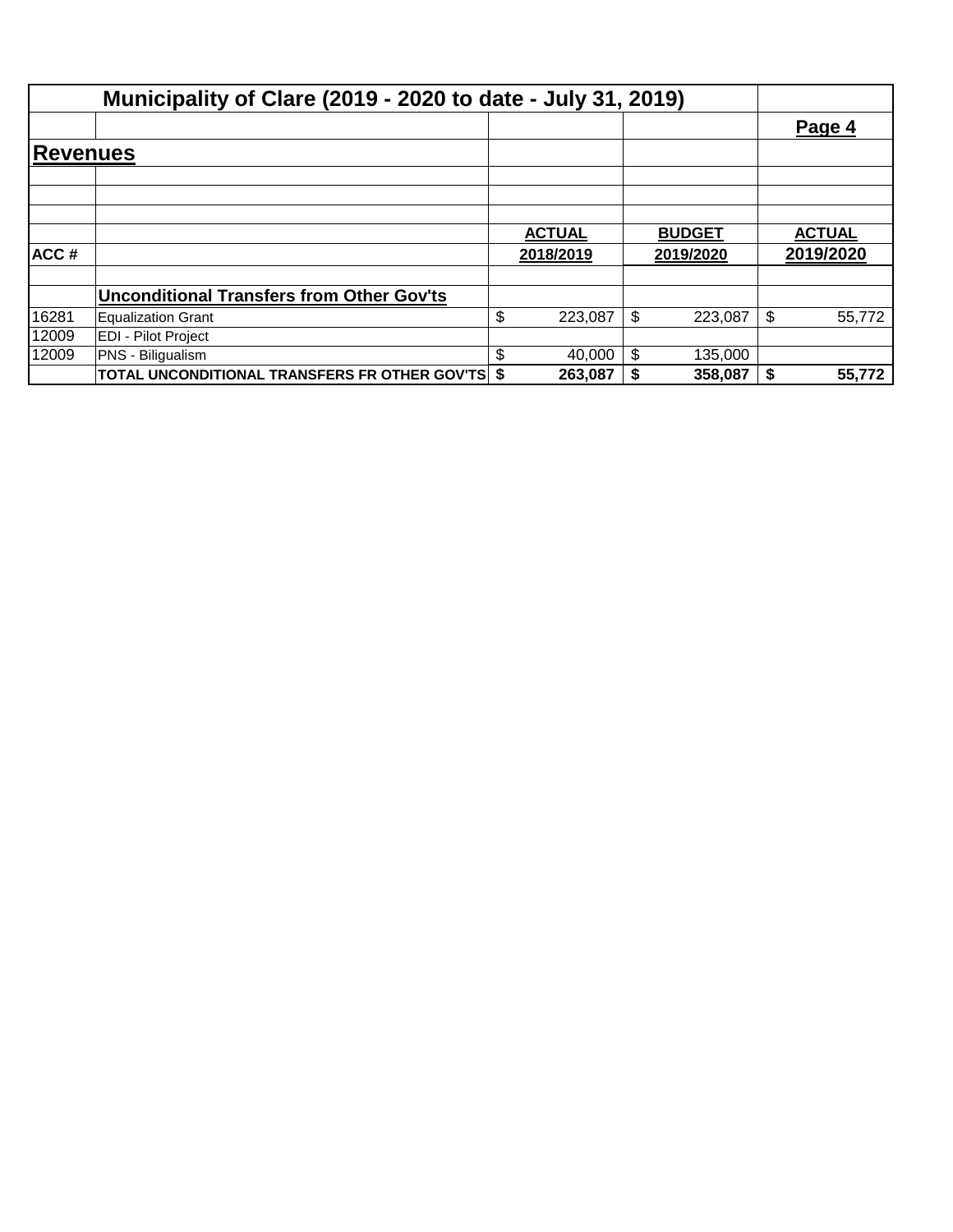| Municipality of Clare (2019 - 2020 to date - July 31, 2019) |                                                                     |                          |                   |                                                                          |                   |                                                                  |                                   |
|-------------------------------------------------------------|---------------------------------------------------------------------|--------------------------|-------------------|--------------------------------------------------------------------------|-------------------|------------------------------------------------------------------|-----------------------------------|
|                                                             | <b>Expenditures</b>                                                 |                          |                   |                                                                          |                   |                                                                  | Page 5                            |
| 21243                                                       | Low Income Exemptions & Appeals                                     | \$                       | 93,600            | \$                                                                       | 225,000           | \$                                                               | 96,251                            |
| 21244                                                       |                                                                     |                          |                   |                                                                          |                   |                                                                  |                                   |
|                                                             |                                                                     |                          | <b>ACTUAL</b>     |                                                                          | <b>BUDGET</b>     |                                                                  | <b>ACTUAL</b>                     |
| ACC#                                                        |                                                                     |                          | 2018/2019         |                                                                          | 2019/2020         |                                                                  | 2019/2020                         |
|                                                             | <b>GENERAL GOVERNMENT SERVICES</b>                                  |                          |                   |                                                                          |                   |                                                                  |                                   |
|                                                             | <b>Warden and Council</b>                                           |                          |                   |                                                                          |                   |                                                                  |                                   |
| 21110                                                       | Council Honorarium                                                  | \$                       | 171,589           | \$                                                                       | 194,228           | \$                                                               | 59,763                            |
| 21111                                                       | Council - Mileage, & Conferences<br><b>Sub-Total</b>                | \$<br>\$                 | 25.027<br>196,616 | $\overline{\boldsymbol{\theta}}$<br>$\overline{\boldsymbol{\mathsf{s}}}$ | 30,000<br>224,228 | $\overline{\mathcal{E}}$<br>$\overline{\boldsymbol{\mathsf{s}}}$ | 8,377<br>68,140                   |
|                                                             |                                                                     |                          |                   |                                                                          |                   |                                                                  |                                   |
|                                                             | <b>Administration-Salaries</b>                                      | \$                       | 299,581           | \$                                                                       | 397,817           | \$                                                               | 121,812                           |
|                                                             | CAO / Assistant to the CAO /                                        |                          |                   |                                                                          |                   |                                                                  |                                   |
|                                                             | Director of Finance/ Tax Clerk /                                    |                          |                   |                                                                          |                   |                                                                  |                                   |
|                                                             | Accounting Clerk / 2 Seasonal<br><b>Administration-Other</b>        |                          |                   |                                                                          |                   |                                                                  |                                   |
| 20020                                                       | C.P.P.                                                              | \$                       | 18,345            | \$                                                                       | 19,968            | \$                                                               | 7,946                             |
| 20030                                                       | EI                                                                  | \$                       | 6,441             | \$                                                                       | 6,840             | \$                                                               | 2,592                             |
| 20040                                                       | Pension Plan                                                        | \$                       | 19,005            | \$                                                                       | 23,153            | \$                                                               | 6,755                             |
| 20060                                                       | Insurance                                                           | \$                       | 9,604             | \$                                                                       | 13,838            | \$                                                               | 4,164                             |
| 21112                                                       | Simultaneous Translation                                            | \$                       | 11,841            | \$                                                                       | 24,000            | \$                                                               | 2,826                             |
| 21113                                                       | <b>Translation of Documents</b>                                     | \$                       |                   | \$                                                                       | 19,500            | \$                                                               | $\blacksquare$                    |
| 21241<br>21309                                              | Clerk's Pension (Delphis until 1993)<br>EDI - Pilot Project Expense | \$<br>\$                 | 730               | \$<br>\$                                                                 | 1,000             | $\overline{\$}$<br>\$                                            | $\blacksquare$                    |
| 21242                                                       | IT Support / Procom & Hosting                                       | \$                       | 26,619            | \$                                                                       | 25,000            | $\overline{\$}$                                                  | 12,877                            |
|                                                             | IT Maintenance Contract                                             |                          |                   | \$                                                                       |                   |                                                                  | Capital                           |
| 21282                                                       | Newsletter (4 publications)                                         | \$                       | 1,355             | \$                                                                       | 2,000             | \$                                                               | 652                               |
| 21283                                                       | Home Page\Production\Mun Website\U-Stream                           | \$                       | 1,602             | \$                                                                       | 4,500             | \$                                                               | 541                               |
| 21285                                                       | <b>General Repairs</b>                                              | \$                       | 11,721            | \$                                                                       | 5,000             | \$                                                               | 863                               |
| 21286<br>21288                                              | Lawn Maint / Snow Removal/ Landscaping<br>Janitor salaries          | \$<br>\$                 | 3,605             | \$<br>\$                                                                 | 5,000<br>12,511   | \$<br>\$                                                         | 1,147<br>3,565                    |
| 21289                                                       | <b>Heating fuel</b>                                                 | \$                       | 11,330<br>8,506   | \$                                                                       | 9,000             | $\overline{\$}$                                                  | 1,175                             |
| 21290                                                       | Postage                                                             | \$                       | 19,923            | \$                                                                       | 21,000            | \$                                                               | 10,447                            |
| 21291                                                       | Supplies                                                            | \$                       | 11,778            | \$                                                                       | 12,000            | $\overline{\$}$                                                  | 5,083                             |
| 21293                                                       | Solicitor                                                           | \$                       | 9,474             | \$                                                                       | 13,000            | \$                                                               | 3,702                             |
| 21294                                                       | Promotional Materials/Advertising                                   | \$                       | 8,105             | \$                                                                       | 5,000             | \$                                                               | 992                               |
| 21295<br>21296                                              | Hvdro                                                               | \$                       | 10,402            | $\overline{\mathbf{S}}$                                                  | 11,000            | \$                                                               | 3,365<br>3,078                    |
| 21297                                                       | <b>Equipment Rental</b><br>Advertising                              | \$<br>\$                 | 8,232<br>5,508    | \$<br>\$                                                                 | 9,000<br>5,500    | \$<br>\$                                                         | 1,343                             |
| 21298                                                       | Telephone/Fax/Internet                                              | \$                       | 9,795             | \$                                                                       | 10,500            | $\overline{\$}$                                                  | 3,893                             |
| 21299                                                       | Auditors                                                            | \$                       | 33,756            | \$                                                                       | 36,000            | \$                                                               | 16,739                            |
| 21300                                                       | Tax Sale Expense                                                    | \$                       | 6,358             | \$                                                                       | 7,500             | $\overline{\$}$                                                  | 1,109                             |
| 21301                                                       | <b>Workmen's Compensation</b>                                       | \$                       | 4,696             | \$                                                                       | 4,842             | $\overline{\mathcal{E}}$                                         | 1,630                             |
| 21303                                                       | <b>Briefs/Presentations/Speeches</b>                                | \$                       | $\blacksquare$    | \$                                                                       | 1,500             | $\overline{\mathbf{e}}$                                          | $\blacksquare$                    |
| 21304<br>21305                                              | NSFM (membership)<br>FCM (membership)                               | \$<br>\$                 | 5,209<br>1,808    | \$<br>$\overline{\mathbf{e}}$                                            | 5,500<br>1,831    | $\overline{\mathbf{e}}$<br>\$                                    | $\overline{\phantom{a}}$<br>1,660 |
| 21306                                                       | AMA (membership)                                                    | \$                       | 1,048             | \$                                                                       | 688               | $\overline{\mathcal{E}}$                                         | 688                               |
| 21308                                                       | <b>Banking Fees &amp; Debit</b>                                     | \$                       | 7,370             | \$                                                                       | 8,000             | \$                                                               | 2,611                             |
| 21309                                                       | Misc                                                                | $\overline{\$}$          | 5,660             | $\overline{\$}$                                                          | 6,000             | $\overline{\$}$                                                  | 4,587                             |
| 21311                                                       | Office Equipment & Small Furniture                                  | \$                       | 11,220            | \$                                                                       | 2,500             | $\overline{\$}$                                                  | 94                                |
| 21312                                                       | <b>Special Events</b>                                               | \$                       | 5,572             | $\overline{\boldsymbol{\epsilon}}$                                       | 6,000             | $\overline{\$}$                                                  | 3,032                             |
| 21314<br>21248                                              | US Exchange<br><b>Assessment Services</b>                           | $\overline{\mathcal{E}}$ | (1, 150)          | $\overline{\mathbf{S}}$                                                  | $\blacksquare$    | \$                                                               | (605)                             |
| 21910                                                       | Election/Plebiscite/Boundary Review/other                           | \$<br>\$                 | 252,765<br>9,057  | \$<br>\$                                                                 | 255,932<br>5,000  | \$<br>$\overline{\mathbf{e}}$                                    | 127,966                           |
| 21920                                                       | Mileage/ Training / Conferences                                     | \$                       | 16,447            | \$                                                                       | 23,000            | \$                                                               | 5,458                             |
| 21930                                                       | Insurance (Property/Liability)                                      | \$                       | 36,789            | $\overline{\mathbf{e}}$                                                  | 31,757            | $\overline{\$}$                                                  | 31,756                            |
| 21950                                                       | <b>Grants to Organizations</b>                                      | \$                       | 31,332            | \$                                                                       | 40,000            | \$                                                               | 9,213                             |
|                                                             | Internet Project                                                    |                          |                   | \$                                                                       | 20,642            |                                                                  |                                   |
|                                                             | <b>HR Policies Manual Update</b>                                    | \$                       | 15,030            | \$                                                                       |                   | \$                                                               |                                   |
|                                                             | Sub-Total                                                           | \$                       | 956,469           | \$                                                                       | 1,112,819         | \$                                                               | 404,758                           |
|                                                             |                                                                     |                          |                   |                                                                          |                   |                                                                  |                                   |
|                                                             | TOTAL GENERAL GOVERNMENT SERVICES                                   | \$                       | 1,153,085         | \$                                                                       | 1,337,047         | \$                                                               | 472,898                           |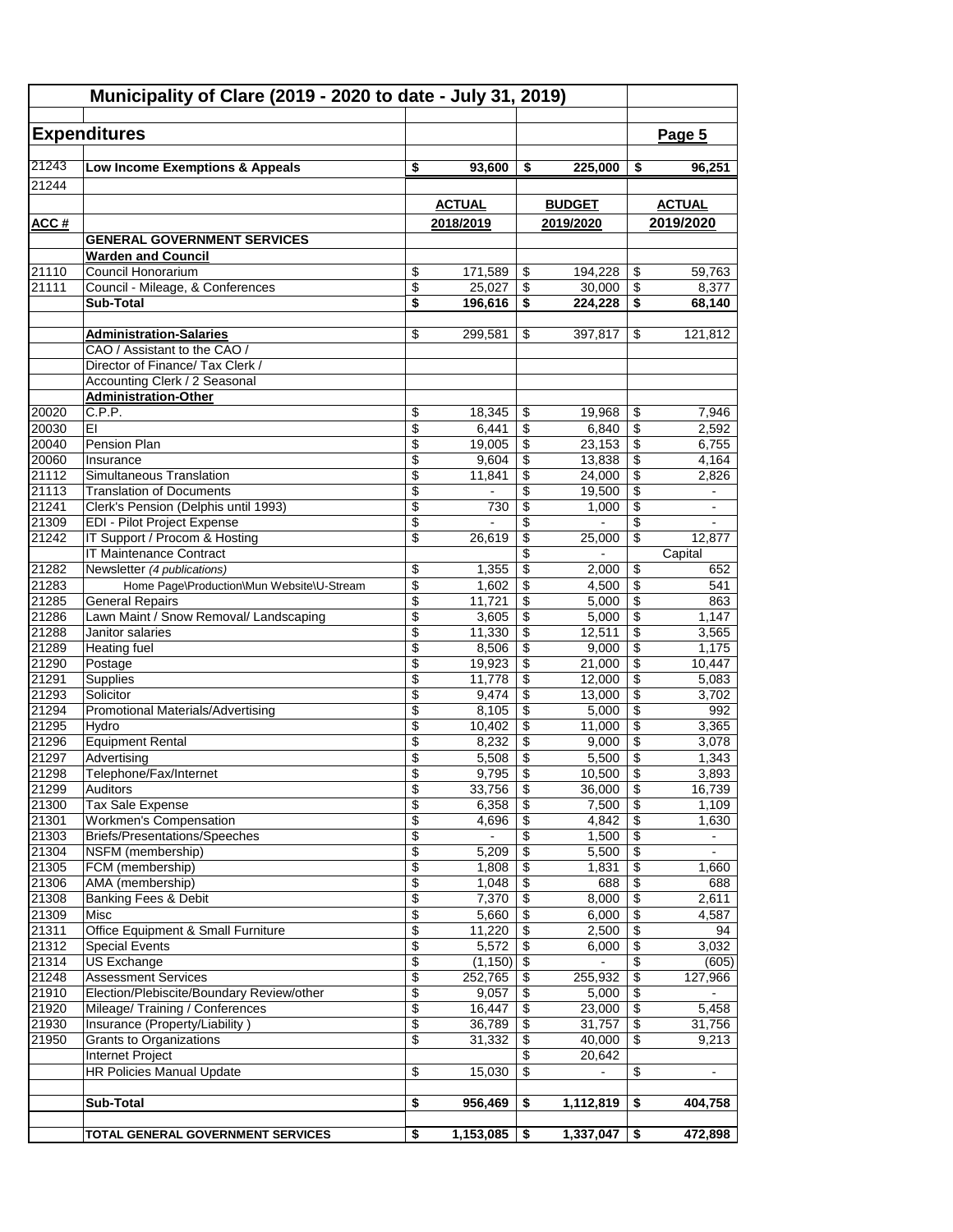| Municipality of Clare (2019 - 2020 to date - July 31, 2019) |                                                                 |                                      |                  |                          |                   |          |                |
|-------------------------------------------------------------|-----------------------------------------------------------------|--------------------------------------|------------------|--------------------------|-------------------|----------|----------------|
|                                                             |                                                                 |                                      |                  |                          |                   |          | Page 6         |
|                                                             | <b>Expenditures</b>                                             |                                      |                  |                          |                   |          |                |
|                                                             |                                                                 |                                      |                  |                          |                   |          |                |
|                                                             | <b>PROTECTIVE SERVICES</b>                                      |                                      |                  |                          |                   |          |                |
|                                                             |                                                                 |                                      | <b>ACTUAL</b>    |                          | <b>BUDGET</b>     |          | <b>ACTUAL</b>  |
| ACC#                                                        |                                                                 |                                      | 2018/2019        |                          | 2019/2020         |          | 2019/2020      |
|                                                             | <b>RCMP Administration</b>                                      |                                      |                  |                          |                   |          |                |
| 22120                                                       | RCMP Costs (7 members)                                          | \$                                   | 1,101,632        | \$                       | 1,115,953         | \$       | 556,288        |
| 22121                                                       | <b>Prosecution Services</b>                                     | \$                                   | 10,013           | \$                       | 13.500            | \$       |                |
| 22130                                                       | <b>DNA Testing</b>                                              | \$                                   | 4,714            | \$                       | 7,000             | \$       | 4,785          |
|                                                             | <b>Total RCMP</b>                                               | \$                                   | 1,116,359        | \$                       | 1,136,453         | \$       | 561,073        |
|                                                             |                                                                 |                                      |                  |                          |                   |          |                |
| 22310                                                       | <b>Corrections</b>                                              | \$                                   | 120,586          | \$                       | 119,885           | \$       | 29,971         |
|                                                             | <b>Total Jails</b>                                              | \$                                   | 120,586          | \$                       | 119,885           | \$       | 29,971         |
|                                                             | <b>Other Law Enforcement</b>                                    |                                      |                  |                          |                   |          |                |
| 22290                                                       | <b>By-Law Enforcement</b>                                       | \$                                   | ۰.               | \$                       | 1,000             | \$       |                |
| 22990                                                       | <b>Unsightly Premises</b>                                       | \$                                   | 730              | \$                       | 1,000             | \$       | $\blacksquare$ |
| 22930                                                       | <b>Animal Control</b>                                           | \$                                   | 21,600           | \$                       | 21,600            | \$       | 9,000          |
|                                                             | <b>Total Other Law Enforcement</b>                              | \$                                   | 22,330           |                          | 23,600            | \$       | 9,000          |
|                                                             | <b>Fire Departments</b>                                         |                                      |                  |                          |                   |          |                |
| 22400                                                       | Fire Departments - General Operations                           | \$                                   | 269,509          | \$                       | 260,956           | \$       | 268,969        |
| 22404                                                       | Level I - Training                                              | $\overline{\mathbf{3}}$              | 4,950            | \$                       | 5,000             | \$       | 50             |
| 22405                                                       | Fire Dept - Members Appreciation                                | \$                                   | 4,846            | \$                       | 5,000             | \$       | 4,450          |
| 22403                                                       | Fire Dept - Assessment                                          | \$                                   | 19,599           | \$                       | 5,000             | \$       | 5,091          |
|                                                             | St-Bernard Building Int.-Short and Long Term Debt               |                                      |                  | \$                       | 18,540            | \$       |                |
| 22401                                                       | Fire Department (Shared Services)<br>Sub Total Fire Departments | \$<br>$\overline{\mathcal{E}}$       | 5,864<br>304,768 | \$<br>\$                 | 14,400<br>308,896 | \$<br>\$ | 278,561        |
| 22402                                                       | New Capital Purchases from Area Rate                            | \$                                   | 109,299          | \$                       | 123,293           | \$       | $\blacksquare$ |
|                                                             | Equipment Purchase as per Vehicle Assessment                    |                                      |                  | \$                       | 350,000           | \$       |                |
|                                                             | Principal on Municipal Capital Loan                             | \$                                   | 103,453          | \$                       | 100,000           | \$       |                |
| 29000                                                       | Fire Dept Int.-Short and Long Term Debt                         | \$                                   | 20,595           | \$                       | 15,166            | \$       | 7,885          |
|                                                             | <b>Total - Fire Departments</b>                                 | \$                                   | 538,115          | \$                       | 897,355           | \$       | 286,446        |
|                                                             | <b>EMO &amp; Other</b>                                          |                                      |                  |                          |                   |          |                |
| 22510                                                       | EMO Operations, etc                                             | \$                                   | 4,858            | \$                       | 10,000            | \$       | 1.077          |
| 22511                                                       | <b>Clare Search and Rescue</b>                                  | \$                                   | 5,000            | \$                       | 5,000             | \$       | 5,000          |
| 22515                                                       | Signage                                                         | \$                                   | 939              | $\overline{\mathcal{L}}$ | 5,500             |          |                |
| 22520                                                       | 911 Civic Numbering                                             | \$                                   | $\sim$           | \$                       | 1,000             | -\$      | $\blacksquare$ |
|                                                             | <b>Total - EMO</b>                                              | \$                                   | 10,797           | s.                       | 21,500            | - \$     | 6,077          |
|                                                             | <b>Building Inspections &amp;</b>                               |                                      |                  |                          |                   |          |                |
|                                                             | <b>Development Officer</b>                                      |                                      |                  |                          |                   |          |                |
| 22292                                                       | Salaries (2)                                                    | \$                                   | 110,860          | \$                       | 117,094           | \$       | 35,796         |
| 22293                                                       | <b>CPP</b>                                                      | \$                                   | 4,914            | \$                       | 5,204             | \$       | 1,716          |
| 22294                                                       | EI                                                              | \$                                   |                  |                          | 2,375             | \$       | 812            |
| 22295                                                       | Pension                                                         | \$                                   |                  |                          | 7,164             | \$       | 2,190          |
| 22296                                                       | Health Insurance                                                | \$                                   | 4,372            | \$                       | 4,477             | \$       | 1,389          |
| 22291                                                       | <b>Workers Comp</b>                                             | \$                                   | 1,758            | \$                       | 1,677             | \$       | 533            |
| 22298<br>22299                                              | <b>Conventions &amp; Training</b><br>Supplies                   | \$<br>\$                             | 24,361<br>4,702  | \$<br>\$                 | 28,000<br>5,000   | \$<br>\$ | 8,836<br>1,330 |
| 22300                                                       | <b>Truck Repairs &amp; Gas</b>                                  | \$                                   | 3,797            | \$                       | 6,000             | \$       | 1,380          |
|                                                             | <b>Total Building Inspections</b>                               | \$                                   | 163,882          | \$                       | 176,991           | \$       | 53,981         |
|                                                             |                                                                 |                                      |                  |                          |                   |          |                |
| 22910                                                       | Security for Seniors                                            | \$                                   | 37,054           | \$                       | 37,869            | \$       | 37,869         |
|                                                             | <b>Total Security for Seniors</b>                               | $\overline{\boldsymbol{\mathsf{s}}}$ | 37,054           | \$                       | 37,869            | \$       | 37,869         |
|                                                             | <b>TOTAL PROTECTIVE SERVICES</b>                                |                                      | \$2,009,123      |                          | \$2,413,653       |          | \$984,417      |
|                                                             |                                                                 |                                      |                  |                          |                   |          |                |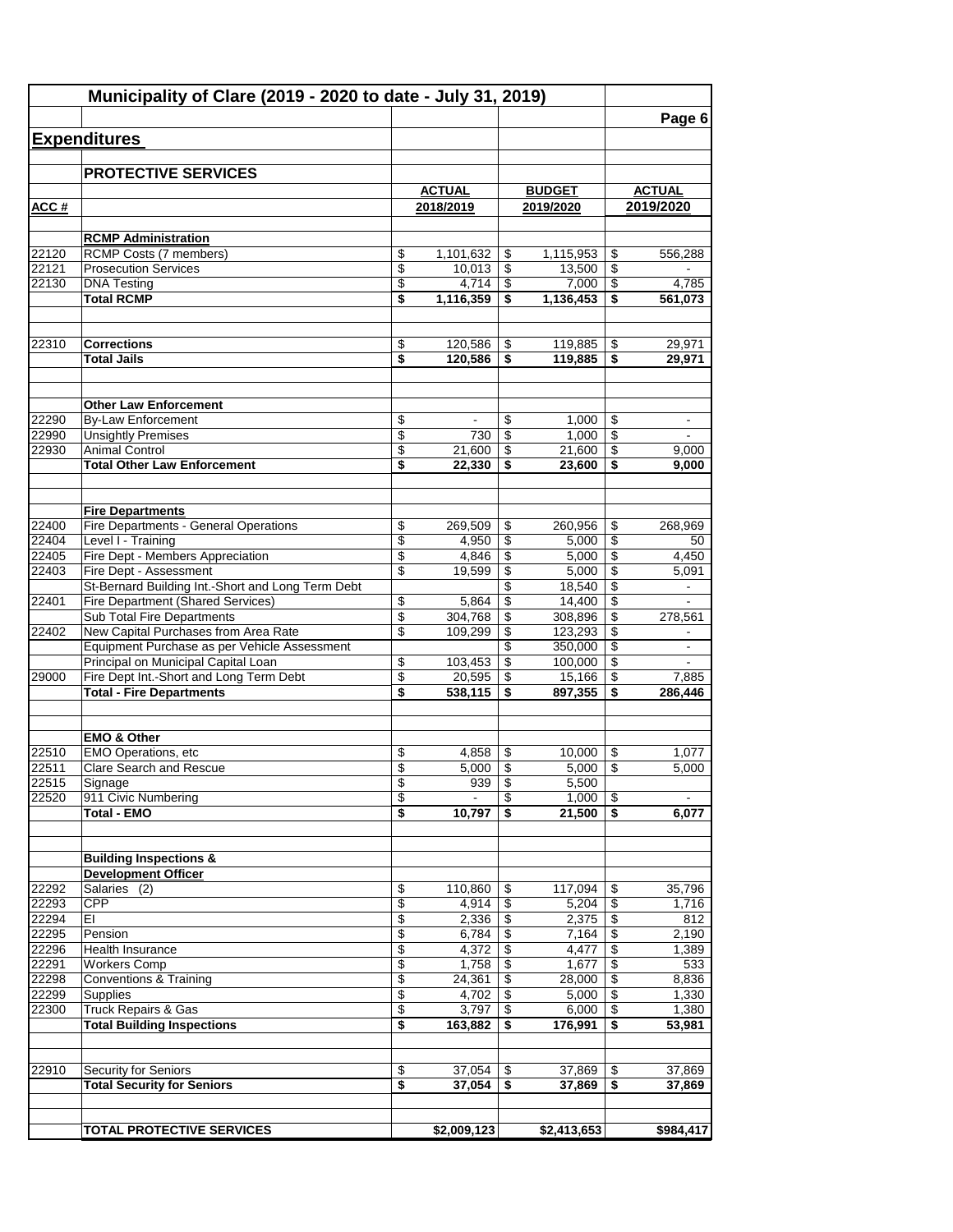|        | Municipality of Clare (2019 - 2020 to date - July 31, 2019) |               |                         |               |                                |
|--------|-------------------------------------------------------------|---------------|-------------------------|---------------|--------------------------------|
|        |                                                             |               |                         |               | Page 7                         |
|        | <b>Expenditures</b>                                         |               |                         |               |                                |
|        |                                                             |               |                         |               |                                |
|        | <b>TRANSPORTATION SERVICES</b>                              |               |                         |               |                                |
|        |                                                             |               |                         |               |                                |
|        |                                                             | <b>ACTUAL</b> |                         | <b>BUDGET</b> | <b>ACTUAL</b>                  |
| Acct # |                                                             | 2018/2019     |                         | 2019/2020     | 2019/2020                      |
|        | <b>Public Transit</b>                                       |               |                         |               |                                |
| 23500  | Transport de Clare                                          | \$<br>23,000  | $\sqrt[6]{\frac{1}{2}}$ | 25,000        | \$<br>25,000                   |
|        | <b>Sub-Total</b>                                            | \$<br>23,000  | \$                      | 25,000        | \$<br>25,000                   |
|        |                                                             |               |                         |               |                                |
|        | <b>Sidewalks/Street Lights/Roads</b>                        |               |                         |               |                                |
| 23230  | <b>Repairs to Sidewalks</b>                                 | \$<br>156     | \$                      | 500           | \$<br>$\overline{\phantom{a}}$ |
| 23232  | Sidewalks - Snow Removal                                    | \$<br>41,820  | \$                      | 43,911        | \$<br>$\overline{\phantom{a}}$ |
| 23250  | <b>Street Lights Area Rate</b>                              | \$<br>18,748  | \$                      | 22,700        | \$<br>4,097                    |
| 23240  | Engineering roads                                           | \$            | \$                      |               |                                |
| 23244  | Community Cleanup Program - (\$150/km)                      | \$<br>9,213   | \$                      | 10,000        | \$<br>8,251                    |
|        | <b>Sub-Total</b>                                            | \$<br>69,938  | \$                      | 77,111        | \$<br>12,349                   |
|        | <b>TOTAL TRANSP. SERVICES</b>                               | \$<br>92,938  | \$                      |               | \$                             |
|        |                                                             |               |                         | 102,111       | 37,349                         |
|        |                                                             |               |                         |               |                                |
|        | <b>DEBT CHARGES</b>                                         |               |                         |               |                                |
| 28995  | Principal-CHC Loan (Yr.11 of 20)                            | \$<br>125,000 | $\sqrt[6]{\frac{1}{2}}$ | 125,000       |                                |
| 28995  | Principal - Fire Dept Loan (Yr 6 of 15)                     | \$<br>53,333  | \$                      | 53,333        | \$<br>53,333                   |
| 28995  | Principal -St-Bernard Firehall Loan (Yr 1 of 20)            |               |                         | 28,851        | \$<br>28,251                   |
|        | <b>TOTAL PRINCIPAL DEBT CHARGES</b>                         | \$<br>178,333 | \$                      | 207,184       | \$<br>81,584                   |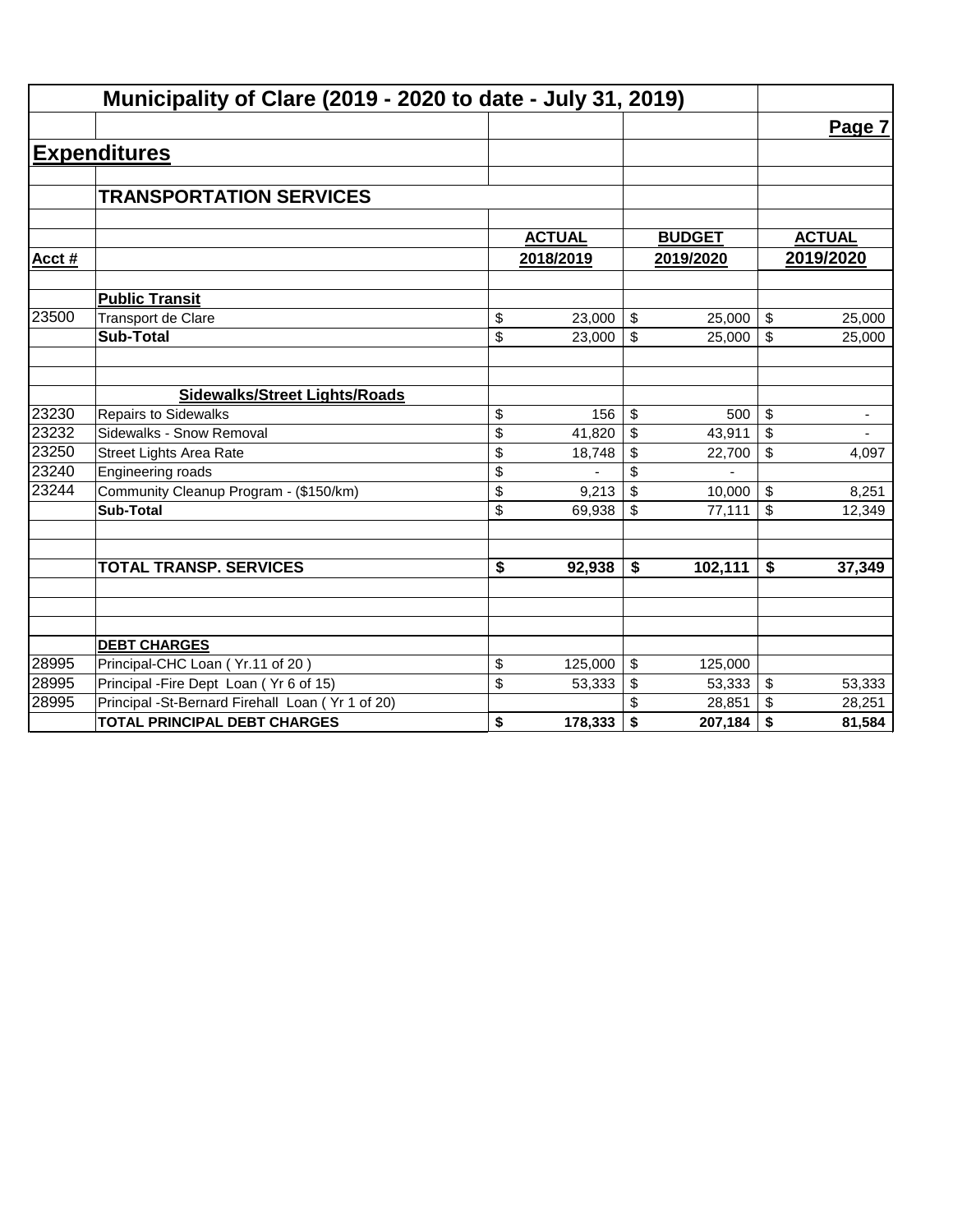|       | Municipality of Clare (2019 - 2020 to date - July 31, 2019) |               |                           |               |                          |               |
|-------|-------------------------------------------------------------|---------------|---------------------------|---------------|--------------------------|---------------|
|       |                                                             |               |                           |               |                          |               |
|       |                                                             |               |                           |               |                          | Page 8        |
|       | <b>Expenditures</b>                                         |               |                           |               |                          |               |
|       |                                                             |               |                           |               |                          |               |
|       |                                                             | <b>ACTUAL</b> |                           | <b>BUDGET</b> |                          | <b>ACTUAL</b> |
| Acc#  | <b>ENVIRONMENTAL HEALTH SERVICES</b>                        | 2018/2019     |                           | 2019/2020     |                          | 2019/2020     |
|       | <b>Sewer - General Operations</b>                           |               |                           |               |                          |               |
| 24200 | <b>Training and Conferences</b>                             | \$<br>2,874   | $\frac{1}{2}$             | 3,500         | \$                       | 2,074         |
| 24210 | Wages - 2 FTE                                               | \$<br>80,316  | \$                        | 81,047        | \$                       | 18,309        |
| 24216 | CPP                                                         | \$<br>3,672   | \$                        | 3,776         | \$                       | 858           |
| 24217 | EI                                                          | \$<br>1,823   | \$                        | 1,797         | \$                       | 415           |
| 24218 | Pension Plan                                                | \$<br>3,756   | \$                        | 4,669         | \$                       | 1,180         |
| 24219 | Group Insurance                                             | \$<br>2,681   | \$                        | 2,756         | $\overline{\mathcal{G}}$ | 850           |
| 24222 | <b>Workers Comp</b>                                         | \$<br>1,292   | \$                        | 1,208         | \$                       | 273           |
| 24221 | Truck Maintenance, & Gas                                    | \$<br>6,715   | $\overline{\mathbf{s}}$   | 7,845         | \$                       | 2,357         |
| 24223 | Public Works Garage (Belliveau Cove)                        | \$<br>4,162   | $\overline{\mathbf{s}}$   | 7,000         | \$                       | 116           |
| 24295 | Snow Removal (all locations)                                | \$<br>1,631   | $\overline{\mathbf{s}}$   | 3,300         | \$                       |               |
|       | <b>Sub-Total Sewer - General Operations</b>                 | \$<br>108,923 | \$                        | 116,897       | \$                       | 26,432        |
|       |                                                             |               |                           |               |                          |               |
|       | <b>Sewage Treatment Plant Operations</b>                    |               |                           |               |                          |               |
|       | Meteghan                                                    |               |                           |               |                          |               |
| 24211 | Sewer Hydro                                                 | \$<br>17,276  | \$                        | 18,500        | \$                       | 4,226         |
| 24212 | Supplies & Repairs                                          | \$<br>17,689  | $\boldsymbol{\mathsf{S}}$ | 14,300        | \$                       | 5,728         |
| 24214 | Testing                                                     | \$<br>2,056   | \$                        | 2,500         | $\overline{\$}$          | 738           |
|       | <b>Sub-Total Meteghan</b>                                   | \$<br>37,020  | \$                        | 35,300        | \$                       | 10,693        |
|       |                                                             |               |                           |               |                          |               |
|       | <b>Sewage Treatment Plant Operations</b>                    |               |                           |               |                          |               |
|       | <b>Church Point</b>                                         |               |                           |               |                          |               |
| 24241 | Hydro                                                       | \$<br>8,542   | \$                        | 9,500         | \$                       | 1,594         |
| 24242 | Supplies & Repairs                                          | \$<br>5,297   | \$                        | 6,150         | \$                       | 3,011         |
| 24244 | Testing                                                     | \$<br>2,056   | \$                        | 2,500         | \$                       | 738           |
|       | <b>Sub-Total Church Point</b>                               | \$<br>15,895  | \$                        | 18,150        | \$                       | 5,344         |
|       |                                                             |               |                           |               |                          |               |
|       | <b>Belliveau Cove</b>                                       |               |                           |               |                          |               |
| 24290 | Hydro                                                       | \$<br>7,539   | \$                        | 7,800         | \$                       | 1,980         |
| 24291 | Supplies & Repairs                                          | \$<br>9,527   | $\boldsymbol{\mathsf{S}}$ | 7,650         | \$                       | 1,423         |
| 24292 | Testing                                                     | \$<br>2,056   | \$                        | 2,500         | \$                       | 738           |
|       | <b>Sub-Total Belliveau Cove</b>                             | \$<br>19,121  | \$                        | 17,950        | \$                       | 4,141         |
|       |                                                             |               |                           |               |                          |               |
| 24201 | Insurance - Sewer Systems                                   | \$<br>3,663   | \$                        | 8,624         | \$                       | 8,624         |
|       | <b>Sub-Total Insurance</b>                                  | \$<br>3,663   | \$                        | 8,624         | \$                       | 8,624         |
|       |                                                             |               |                           |               |                          |               |
|       | <b>TOTAL SEWER COSTS</b>                                    | \$<br>184,622 | \$                        | 196,921       | \$                       | 55,233        |
|       |                                                             |               |                           |               |                          |               |
|       |                                                             |               |                           |               |                          |               |
|       |                                                             |               |                           |               |                          |               |
|       |                                                             |               |                           |               |                          |               |
|       |                                                             |               |                           |               |                          |               |
|       |                                                             |               |                           |               |                          |               |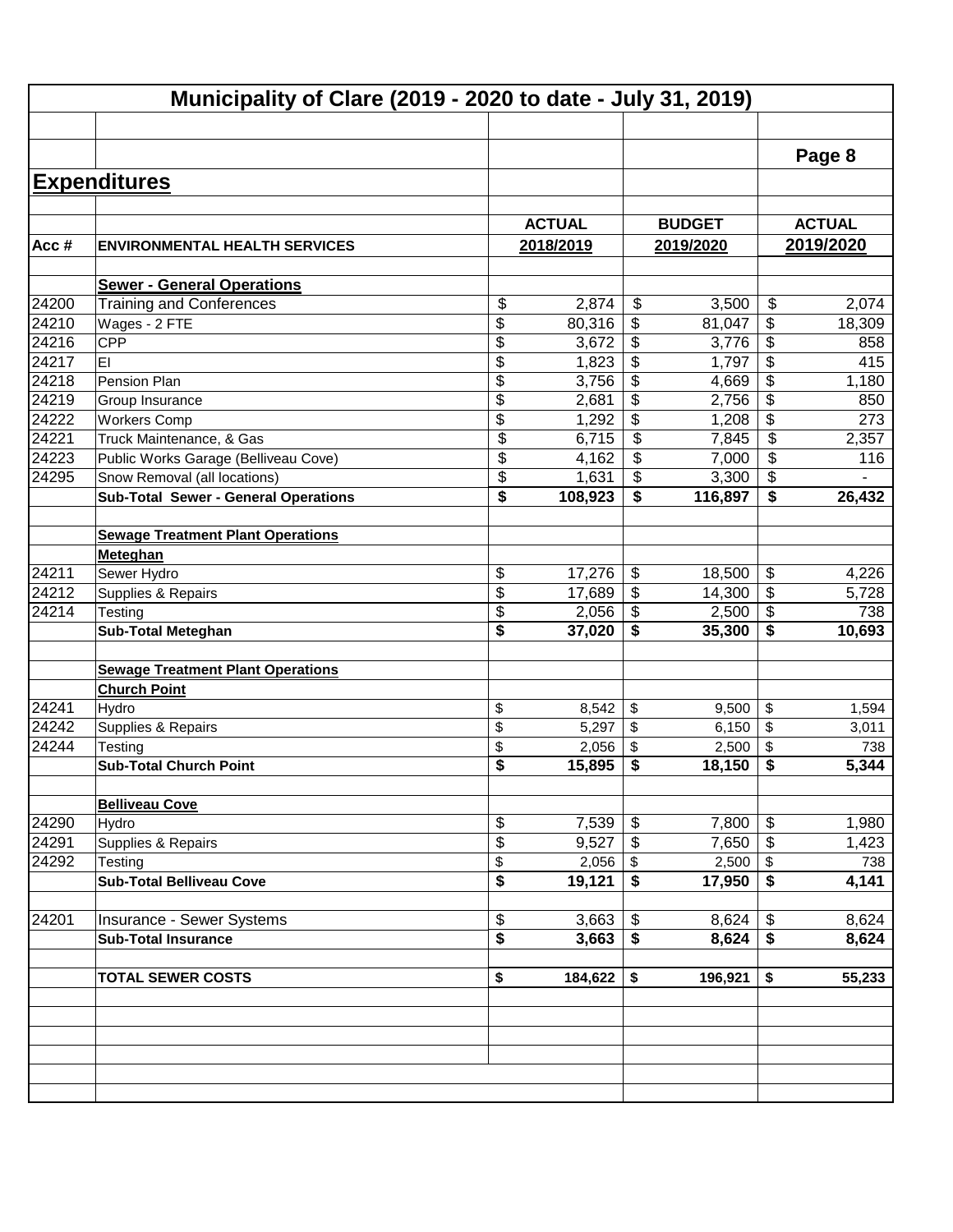|       | Municipality of Clare (2019 - 2020 to date - July 31, 2019) |                          |               |                          |               |                          |               |  |  |  |
|-------|-------------------------------------------------------------|--------------------------|---------------|--------------------------|---------------|--------------------------|---------------|--|--|--|
|       |                                                             |                          |               |                          |               |                          | Page 9        |  |  |  |
|       | <b>IENVIRONMENTAL HEALTH SERVICES - CONT'D</b>              |                          |               |                          |               |                          |               |  |  |  |
|       |                                                             |                          |               |                          |               |                          |               |  |  |  |
|       | <b>Expenditures</b>                                         |                          |               |                          |               |                          |               |  |  |  |
|       |                                                             |                          |               |                          |               |                          |               |  |  |  |
|       |                                                             |                          | <b>ACTUAL</b> |                          | <b>BUDGET</b> |                          | <b>ACTUAL</b> |  |  |  |
| Acc#  | <b>SOLID WASTE SERVICES</b>                                 |                          | 2018/2019     |                          | 2019/2020     |                          | 2019/2020     |  |  |  |
|       |                                                             |                          |               |                          |               |                          |               |  |  |  |
|       | <b>Garbage/Collection\Tipping Fees/Other</b>                |                          |               |                          |               |                          |               |  |  |  |
| 24320 | Garbage & Waste Collections                                 | \$                       | 438,543       | \$                       | 460,471       | \$                       | 149,747       |  |  |  |
| 24300 | <b>Transfer Station Operations</b>                          | $\overline{\$}$          | 36,216        | \$                       | 59,500        | \$                       | 27,812        |  |  |  |
| 24301 | <b>Landfill Closure</b>                                     | \$                       | 42,883        | \$                       | 47,700        | \$                       | 665           |  |  |  |
| 24321 | Recycling - Tipping Fees (Blue Bags)                        | $\overline{\$}$          | 103,930       | \$                       | 105,000       | $\overline{\mathcal{L}}$ | 36,548        |  |  |  |
| 24322 | Organic Tipping Fees                                        | \$                       | 65,961        | \$                       | 70,000        | \$                       | 24,670        |  |  |  |
| 24304 | Queens Tipping Fees (\$102.26)                              | $\overline{\mathcal{L}}$ | 347,368       | $\overline{\mathcal{L}}$ | 355,000       | \$                       | 122,189       |  |  |  |
| 24342 | Solid Waste Schedules, Green Carts, etc                     | $\overline{\$}$          | 9,464         | \$                       | 10,000        | \$                       | 2,908         |  |  |  |
| 24340 | Landfill Wages (3)                                          | $\overline{\$}$          | 133,783       | \$                       | 140,591       | \$                       | 41,572        |  |  |  |
| 24343 | <b>CPP</b>                                                  | \$                       | 6,065         | \$                       | 6,266         | \$                       | 1,921         |  |  |  |
| 24344 | EI                                                          | \$                       | 3,089         | \$                       | 3,238         | \$                       | 943           |  |  |  |
| 24345 | Pension Plan                                                | \$                       | 7,315         | $\mathfrak{s}$           | 8,313         | \$                       | 2,474         |  |  |  |
| 24346 | <b>Health Insurance</b>                                     | \$                       | 1,419         | \$                       | 1,453         | \$                       | 458           |  |  |  |
| 24347 | <b>Workers Comp</b>                                         | \$                       | 2,151         | \$                       | 2,292         | \$                       | 619           |  |  |  |
| 24348 | Property Insurance                                          | \$                       | 2,502         | \$                       | 3,013         | \$                       | 3,013         |  |  |  |
| 24341 | Waste Check (Administration)                                | \$                       | 23,433        | \$                       | 23,433        | \$                       | 11,693        |  |  |  |
| 24303 | Illegal Dump Clean-Up                                       | \$                       | 600           | \$                       | 4,500         | \$                       | 240           |  |  |  |
| 24349 | Miscellaneous                                               | \$                       |               |                          |               |                          |               |  |  |  |
|       | <b>Sub-Total Garbage</b>                                    | \$                       | 1,224,723     | \$                       | 1,300,769     | \$                       | 427,472       |  |  |  |
|       |                                                             |                          |               |                          |               |                          |               |  |  |  |
|       |                                                             |                          |               |                          |               |                          |               |  |  |  |
|       | <b>Total Garbage/Recycling</b>                              | \$                       | 1,224,723     | \$                       | 1,300,769     | \$                       | 427,472       |  |  |  |
|       | TOTAL ENVIRONMENTAL HEALTH                                  | \$                       | 1,409,345     | \$                       | 1,497,690     | \$                       | 482,705       |  |  |  |
|       |                                                             |                          |               |                          |               |                          |               |  |  |  |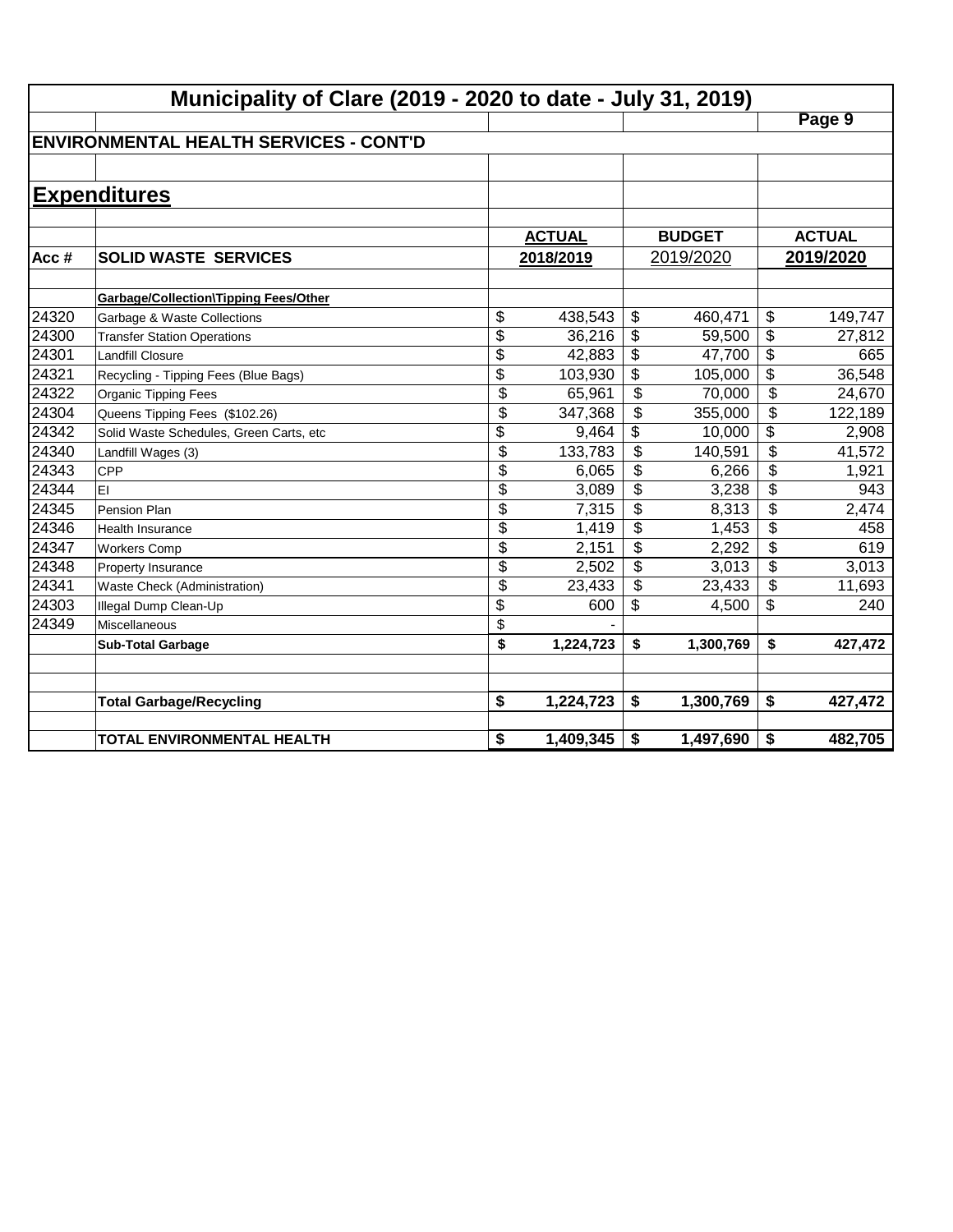|             | Municipality of Clare (2019 - 2020 to date - July 31, 2019)                 |                                                      |                                     |                                  |               |
|-------------|-----------------------------------------------------------------------------|------------------------------------------------------|-------------------------------------|----------------------------------|---------------|
|             |                                                                             |                                                      |                                     |                                  | Page 10       |
|             | <b>Expenditures</b>                                                         |                                                      |                                     |                                  |               |
|             |                                                                             |                                                      |                                     |                                  |               |
|             |                                                                             |                                                      |                                     |                                  |               |
|             |                                                                             | <b>ACTUAL</b>                                        | <b>BUDGET</b>                       |                                  | <b>ACTUAL</b> |
| <b>ACC#</b> |                                                                             | 2018/2019                                            | 2019/2020                           |                                  | 2019/2020     |
|             | <b>Public Health Services</b>                                               |                                                      |                                     |                                  |               |
|             | Clare Health Centre                                                         |                                                      |                                     |                                  |               |
| 25500       | Adm(Manager/Secretaries/Patient Attendants/Cleaners)                        | 306989                                               | \$<br>354,551                       | \$                               | 94,453        |
| 25502       | <b>CPP</b>                                                                  | 12830                                                | \$<br>14,216                        | \$                               | 4,245         |
| 25503       | EI                                                                          | 6680                                                 | $\boldsymbol{\mathsf{S}}$<br>6,859  | \$                               | 2,142         |
| 25504       | Pension                                                                     | 12062                                                | $\boldsymbol{\mathsf{S}}$<br>12,328 | \$                               | 4,461         |
| 25505       | Health Insurance                                                            | 3286                                                 | $\boldsymbol{\mathsf{S}}$<br>3,814  | $\overline{\boldsymbol{\theta}}$ | 1,836         |
| 25522       | <b>Workers Comp</b>                                                         | 4860                                                 | $\overline{\mathcal{S}}$<br>4,623   | $\overline{\$}$                  | 1,407         |
| 25510       | <b>Office Supplies</b>                                                      | 9169                                                 | $\overline{\mathcal{S}}$<br>10,000  | $\overline{\$}$                  | 2,206         |
| 25511       | <b>Medical Supplies</b>                                                     | 9422                                                 | $\overline{\mathcal{S}}$<br>12,000  | $\overline{\$}$                  | 2,704         |
| 25513       | MedAccess                                                                   | 7059                                                 | $\boldsymbol{\mathsf{S}}$<br>23,391 | $\overline{\$}$                  | 4,350         |
| 25514       | <b>IT Support</b>                                                           | 414                                                  | $\boldsymbol{\mathsf{S}}$<br>500    | $\overline{\$}$                  | 183           |
| 25515       | Travel/Training                                                             | 649                                                  | $\boldsymbol{\mathsf{S}}$<br>2,500  | $\overline{\$}$                  | 1,578         |
| 25520       | Cleaning Supplies (incl.strip & wax floors)                                 | 6150                                                 | \$<br>7,000                         | $\overline{\$}$                  | 2,098         |
| 25529       | Telephone, Internet, Telehealth                                             | 7555                                                 | \$<br>8,000                         | \$                               | 2,309         |
| 25530       | Hydro                                                                       | 26559                                                | \$<br>27,500                        | \$                               | 5,667         |
| 25540       | Sewer Services (7 units @ \$200.00 ea)                                      | 1295                                                 | $\boldsymbol{\mathsf{S}}$<br>1,400  | $\overline{\mathcal{L}}$         | 1,400         |
| 25560       | Snow Removal/Mowing/Gardening                                               | 4347                                                 | $\boldsymbol{\mathsf{S}}$<br>5,500  | $\overline{\mathcal{L}}$         | 1,050         |
| 25570       | Maintenance and Repairs                                                     | 16089                                                | $\boldsymbol{\mathsf{S}}$<br>35,000 | $\overline{\mathcal{L}}$         | 5,904         |
| 25525       | <b>Small Equipment</b>                                                      | 5812                                                 | $\boldsymbol{\mathsf{S}}$<br>7,000  | \$                               | 3,223         |
| 25571       | Property Insurance                                                          | 4279                                                 | $\boldsymbol{\mathsf{S}}$<br>5,148  | \$                               | 5,148         |
| 25550       | Site Survey                                                                 | 0                                                    | $\boldsymbol{\mathsf{S}}$           |                                  |               |
| 25572       | Misc. Purchases                                                             | 1496                                                 | $\mathfrak{S}$<br>5,000             | \$                               | 1,482         |
|             | <b>Sub-Total</b>                                                            | \$<br>447,002                                        | 546330                              | \$                               | 147,847       |
|             | <b>New Recruitment</b>                                                      |                                                      |                                     |                                  |               |
| 25900       | Doctor Recruitment & Incentive                                              | 2000                                                 | $\boldsymbol{\mathsf{S}}$<br>15,000 | \$                               | 354           |
|             | <b>Storage Building (Repairs)</b>                                           | \$                                                   | $\mathbf 0$                         |                                  |               |
|             | <b>Sub-Total</b>                                                            | $\overline{\bullet}$<br>2,000                        | $15000$ \$                          |                                  | 354           |
|             |                                                                             |                                                      |                                     |                                  |               |
| 28233       | <b>Low Income Seniors Housing</b><br>Housing Commission - Operating deficit | 30,498                                               | $35200$ \$                          |                                  | 38,841        |
|             | <b>Sub-Total</b>                                                            | \$<br>$\overline{\boldsymbol{\mathsf{s}}}$<br>30,498 | $35200$ \$                          |                                  |               |
|             |                                                                             |                                                      |                                     |                                  | 38,841        |
|             | <b>Sub Total - Public Health Services</b>                                   | 479,500<br>\$                                        | 596530 \$                           |                                  | 187,042       |
|             |                                                                             |                                                      |                                     |                                  |               |
|             |                                                                             |                                                      |                                     |                                  |               |
| 29000       | Interest on Short & Long-Term Debt - CHC                                    | \$<br>78,650                                         | 37963                               |                                  |               |
|             | <b>Sub Total Interest - CHC</b>                                             | \$<br>78,650                                         | $37963$ \$                          |                                  | Ξ.            |
|             | <b>TOTAL PUBLIC HEALTH SERVICES</b>                                         | \$558,150                                            | 634493                              |                                  | \$187,042     |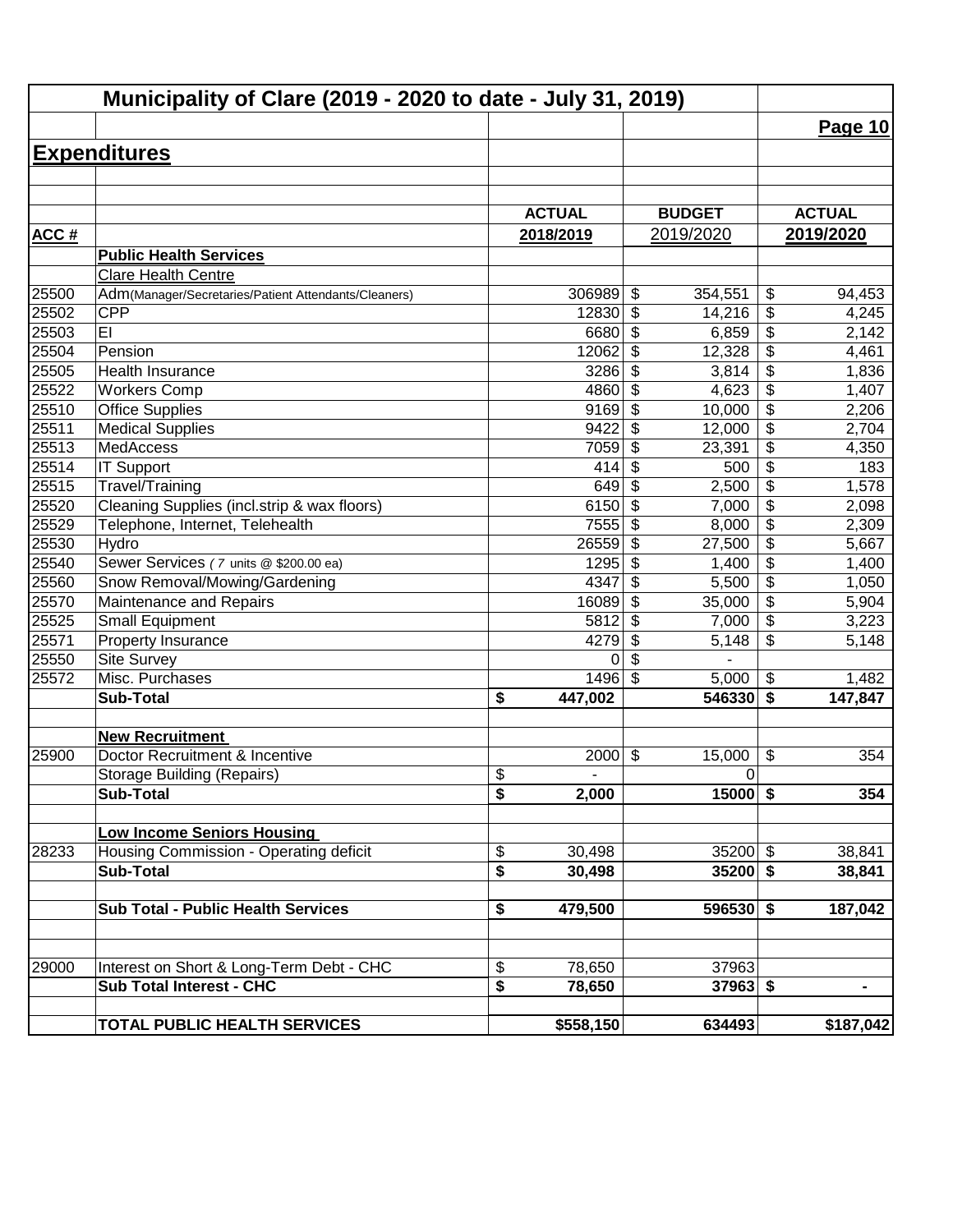|       | Municipality of Clare (2019 - 2020 to date - July 31, 2019) |                             |               |                           |               |                            |               |
|-------|-------------------------------------------------------------|-----------------------------|---------------|---------------------------|---------------|----------------------------|---------------|
|       | <b>Expenditures</b>                                         |                             |               |                           |               | Page 11                    |               |
|       | <b>ENVIRONMENTAL DEVELOPMENT SERVICES</b>                   |                             |               |                           |               |                            |               |
|       |                                                             |                             |               |                           |               |                            |               |
|       |                                                             |                             | <b>ACTUAL</b> |                           | <b>BUDGET</b> |                            | <b>ACTUAL</b> |
| ACC#  |                                                             |                             | 2018/2019     |                           | 2019/2020     |                            | 2019/2020     |
|       | <b>Environmental Planning &amp; Zoning</b>                  |                             |               |                           |               |                            |               |
| 26110 | Planning (meetings, etc)                                    | \$                          | 438           | $\boldsymbol{\mathsf{S}}$ | 4,000         |                            |               |
| 26220 | <b>Sub-Division Regulations</b>                             | $\overline{\$}$             | 1,875         | $\overline{\$}$           | 2,000         | $\boldsymbol{\mathsf{S}}$  | 3,591         |
| 26221 | <b>By-law Review</b>                                        | \$                          | 4,144         | \$                        | 5,000         | \$                         | 506           |
|       | <b>Sub-Total</b>                                            | \$                          | 6,457         | \$                        | 11,000        | \$                         | 4,098         |
|       | <b>Environmental Development Serv.</b>                      |                             |               |                           |               |                            |               |
| 28467 | Regional Enterprise Networks(WREN)                          | \$                          | 45,621        | \$                        | 45,621        | $\boldsymbol{\mathsf{\$}}$ | 22,810        |
|       |                                                             | \$                          | 45,621        | \$                        | 45,621        | \$                         | 22,810        |
| 27180 | <b>Wentworth Lake Park</b>                                  | \$                          | 1,947         | $\boldsymbol{\mathsf{S}}$ | 1,250         | $\boldsymbol{\mathsf{S}}$  | 46            |
| 27179 | Belliveau Cove Dev./Wharf/Insurance                         | \$                          | 10,054        | $\overline{\mathcal{S}}$  | 10,121        | $\boldsymbol{\mathsf{S}}$  | 10,357        |
|       | <b>Sub-Total</b>                                            | $\overline{\boldsymbol{s}}$ | 12,001        | \$                        | 11,371        | $\overline{\mathbf{s}}$    | 10,403        |
|       | TOTAL EVIRONMENT DEVELOPMENT                                | $\overline{\bullet}$        | 64,079        | \$                        | 67,992        | \$                         | 37,311        |
|       |                                                             |                             |               |                           |               |                            |               |
|       |                                                             |                             |               |                           |               |                            |               |
|       |                                                             |                             |               |                           |               |                            |               |
|       |                                                             |                             |               |                           |               |                            |               |
|       |                                                             |                             |               |                           |               |                            |               |
|       |                                                             |                             |               |                           |               |                            |               |
|       |                                                             |                             |               |                           |               |                            |               |
|       |                                                             |                             |               |                           |               |                            |               |
|       |                                                             |                             |               |                           |               |                            |               |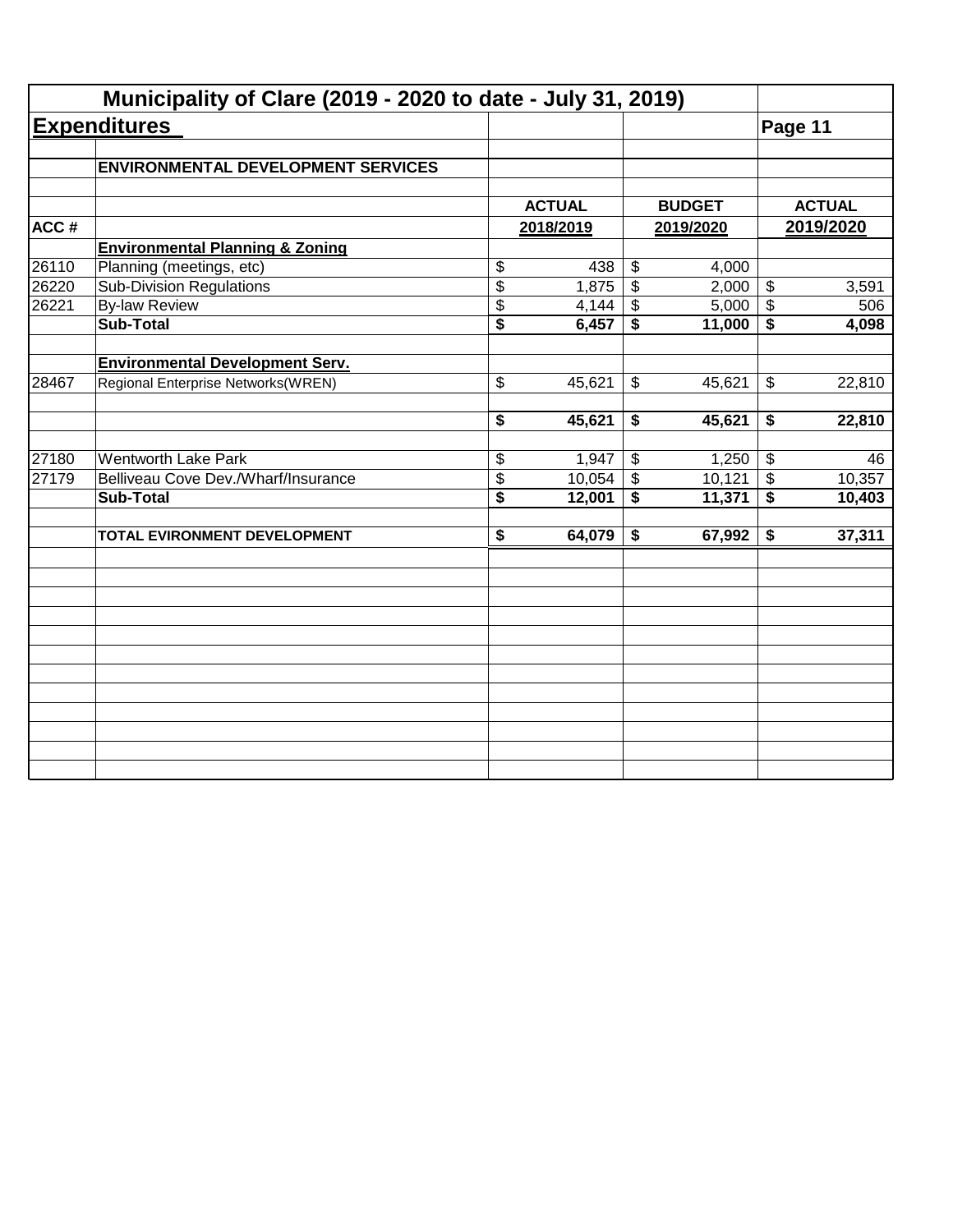|       | Municipality of Clare (2019 - 2020 to date - July 31, 2019)                   |          |                   |                          |                          |                          |                  |
|-------|-------------------------------------------------------------------------------|----------|-------------------|--------------------------|--------------------------|--------------------------|------------------|
|       | <b>Expenditures</b>                                                           |          |                   |                          |                          |                          | Page 12          |
|       |                                                                               |          |                   |                          |                          |                          |                  |
|       | <b>RECREATION &amp; CULTURAL SERVICES</b>                                     |          |                   |                          |                          |                          |                  |
|       |                                                                               |          | <b>ACTUAL</b>     |                          | <b>BUDGET</b>            |                          | <b>ACTUAL</b>    |
|       |                                                                               |          | 2018/2019         |                          | 2019/2020                |                          | 2019/2020        |
|       | <b>COMMUNITY DEVELOPMENT</b>                                                  |          |                   |                          |                          |                          |                  |
|       | Economic Development<br>Tourism                                               | \$       | 189,563           | \$                       | 205,915                  |                          | 68,020           |
|       | Recreation                                                                    | \$       | 192,141           | \$                       | 216,091                  | \$                       | 105,313          |
|       | Building                                                                      |          |                   |                          |                          |                          |                  |
|       | <b>Community Development Admin</b>                                            | \$       | 189,488           | \$                       | 213,235                  | \$                       | 63,764           |
| 26290 | - GranFondo Registration                                                      | \$       | 41,710            | $\overline{\mathcal{L}}$ | 37,000                   | \$                       |                  |
| 26291 | - GranFondo Logistics                                                         | \$       | 17,089            | \$                       | 25,400                   | \$                       | 1,364            |
| 26292 | - GranFondo Administration                                                    | \$       | 7,899             | \$                       | 7,600                    | \$                       | 3,848            |
| 26293 | - GranFondo Hospitality                                                       | \$       | 37,568            | \$                       | 45,000                   | \$                       | 1,382            |
| 26294 | - GranFondo Safety                                                            | \$       | 3,219             | \$                       | 6,500                    | \$                       | $\blacksquare$   |
| 26295 | - GranFondo Volunteer                                                         | \$       | 4,849             | $\overline{\mathcal{L}}$ | 6,300                    | $\overline{\mathcal{L}}$ | 277              |
| 26296 | - GranFondo Marketing                                                         | \$       | 37,993            | \$                       | 25,000                   | \$                       | 4,344            |
| 26297 | - GranFondo Learn to Fondo                                                    | \$       | 264               | \$                       | 1,200                    | \$                       | $\blacksquare$   |
|       | GranFondo Total                                                               | \$       | 150,591           | \$                       | 154,000                  | \$                       | 11,214           |
| 26301 | - Clare 250                                                                   | \$       | 116,876           | \$                       |                          |                          |                  |
| 26000 | $-CMA$ 2024                                                                   | \$       | 33,268<br>871.927 |                          | 60,000<br>849,241        | \$                       | 9,741<br>258,052 |
|       |                                                                               |          |                   | \$                       |                          |                          |                  |
|       |                                                                               |          |                   |                          |                          |                          |                  |
|       |                                                                               |          |                   |                          |                          |                          |                  |
|       | <b>Building &amp; Facilities</b>                                              |          |                   |                          |                          |                          |                  |
| 27250 | Meteghan Library - Janitorial                                                 | \$       | 5,528             | \$                       | 6,000                    | \$                       | 1,702            |
| 27253 | Meteghan Library Branch                                                       | \$       | 24,590            | \$                       | 24,525                   | \$                       | 9,109            |
| 27254 | Extra Hours per week (Library Branch)                                         | \$       | 2,205             | $\sqrt[6]{3}$            | 2,300                    | \$                       | 585              |
| 27255 | Hub Culturel/Cultural Hub/CIFA Building                                       | \$       | 15,783            | \$                       | 22,500                   | \$                       | 8,052            |
| 27256 | <b>Havelock Community Centre</b>                                              | \$       | 1,539             | \$                       | 4,300                    | \$                       | 1,303            |
| 27257 | Meteghan Park                                                                 | \$       | 2,567             | \$                       | 5,200                    | \$                       | 2,106            |
| 27258 | <b>Ground Search &amp; Rescue Building</b>                                    | \$       | 2,217             | \$                       | 3,000                    | \$                       | 916              |
| 27259 | Eco Park - Insurance                                                          | \$       | 8,521             | \$                       | 10,206                   | \$                       | 10,211           |
| 27260 | Eco Park - Operations (hydro, etc)                                            | \$       | 27,610            | \$                       | 15,000                   | \$                       | 10,707           |
| 27270 |                                                                               |          |                   |                          |                          |                          |                  |
| 27271 | Clare Veteran Centre (General Operations)<br>Clare Veteran Centre (Insurance) | \$<br>\$ | 35,588<br>6,804   | \$<br>\$                 | 32,500<br>8,161          | \$<br>\$                 | 7,322<br>8,160   |
|       | 27275-76 St. Bernard Comm Recreation Ctre (Utilities)                         | \$       | 8,977             | $\sqrt[6]{3}$            | $\overline{\phantom{a}}$ |                          |                  |
| 27279 | Écoles JMGay & St-Albert                                                      | \$       | 7,132             | \$                       | 13,214                   | \$                       | 6,749            |
| 28472 | Western Regional Library                                                      | \$       | 53,377            | \$                       | 53,377                   | \$                       | 26,689           |
| 28700 | Tent / Trailer Rental                                                         | \$       | 8,721             | \$                       | 8,000                    | \$                       |                  |
|       | <b>Total Building &amp; Facilities</b>                                        | \$       | 211,159           | \$                       | 208,283                  | \$                       | 93,609           |
|       |                                                                               |          |                   |                          |                          |                          |                  |
|       |                                                                               |          |                   |                          |                          |                          |                  |
|       | <b>Cultural Services</b>                                                      |          |                   |                          |                          |                          |                  |
| 27290 | Societe Historique (Point a Major Insurance)                                  | \$       | 805               | \$                       | 823                      | \$                       | 823              |
| 27900 | Contribution to Festival Acadien                                              | \$       | 20,000            | \$                       | 20,000                   | \$                       | 20,000           |
|       | Productions le Moulin                                                         | \$       | 1,000             | \$                       | 1,000                    | \$                       | 1,000            |
|       | New France - Electric City                                                    |          |                   | \$                       | 5,000                    |                          |                  |
|       | Société édifice Ste-Marie de la Pointe<br>Centre acadien - Historic NS        |          |                   | \$<br>\$                 | 10,000<br>7,897          |                          |                  |
|       | <b>Council Commitment to Special Projects</b>                                 |          |                   |                          |                          |                          |                  |
|       | - Clare 250                                                                   | \$       | 25,000            | \$                       | $\blacksquare$           |                          |                  |
|       | - Cape Ste Marie                                                              | \$       | 25,000            | \$                       | $\blacksquare$           |                          |                  |
|       | - Gran Fondo                                                                  | \$       | 11,238            | \$                       | 15,000                   |                          |                  |
|       | <b>Total Cultural Services</b>                                                | \$       | 83,043            | \$                       | 59.720                   | \$                       | 21,823           |
|       |                                                                               |          |                   |                          |                          |                          |                  |
|       | Other                                                                         |          |                   |                          |                          |                          |                  |
| 27295 | Université Ste-Anne                                                           | \$       | $\blacksquare$    | \$                       | 25,000                   | \$                       |                  |
|       | Yarmouth Hospital Foundation                                                  | \$       | 5,000             | \$                       | 5,000                    |                          |                  |
|       | Clare Froggers 4x4 Club (4x4 Fundraising Event)                               | \$       | 1,000             | \$                       | $\blacksquare$           |                          |                  |
|       | <b>Total Other</b>                                                            | \$       | 6,000             | \$                       | 30,000                   | \$                       |                  |
|       |                                                                               |          |                   |                          |                          |                          |                  |
|       |                                                                               |          |                   |                          |                          |                          |                  |
|       | TOTAL COMMUNITY DEVELOPMENT AND CULTURAL SERVICES                             | \$       | $1,172,128$ \$    |                          | 1,147,244                | \$                       | 373,484          |
|       |                                                                               |          |                   |                          |                          |                          |                  |